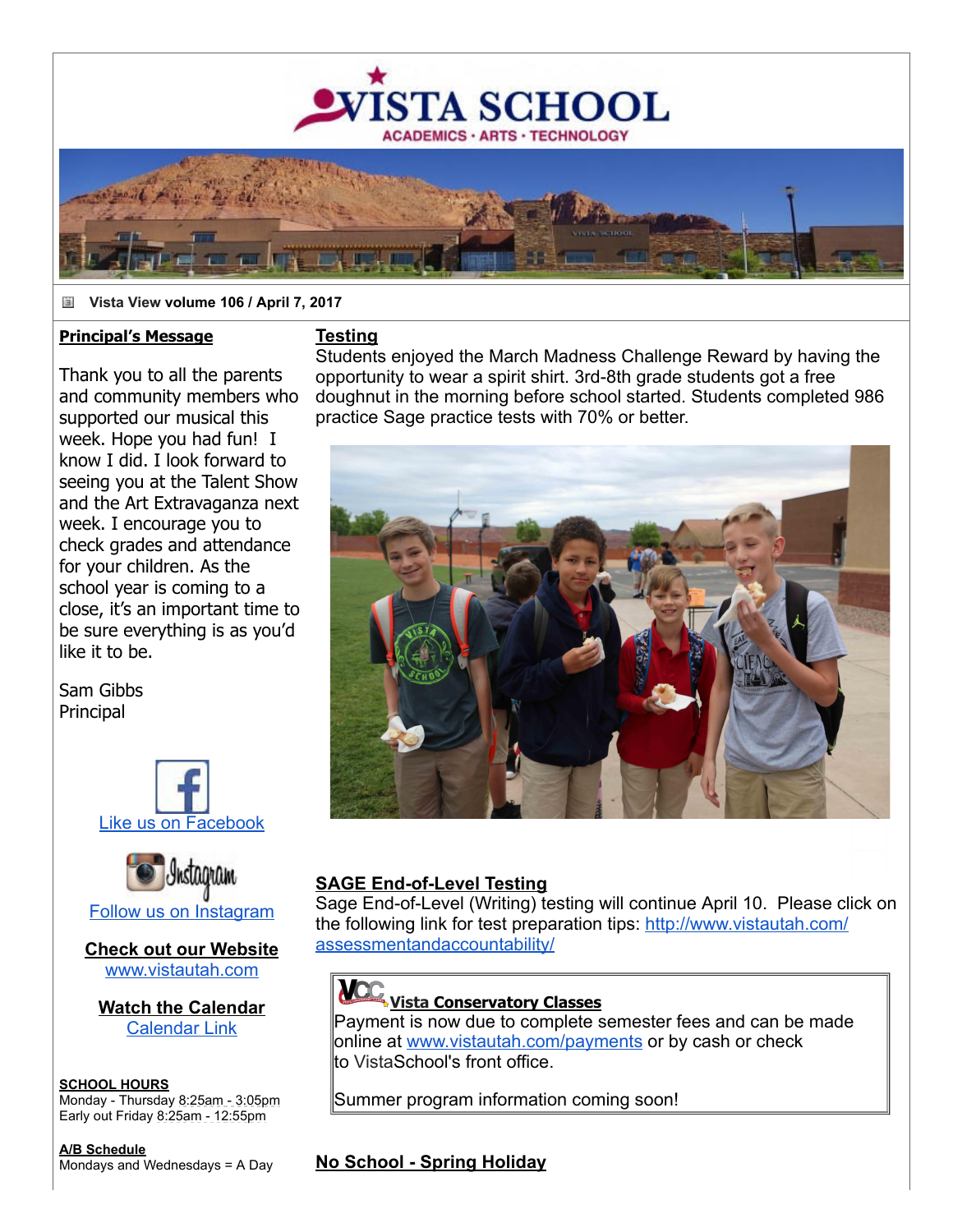Tuesdays and Thursdays = B Day Fridays = A or B Day

Check the school calendar to know whether a Friday is an A or B Day

#### **Kindergarten Hours:**

- M-TH: AM 8:25-11:10am \* PM 12:20 3:05pm
- Friday: 8:25 12:55 AM-A Days \* PM-B Days

The doors to Vista School will open at8:10 am each morning. Please do not drop off students before that time

There will be no school on Fri Apr 14 and Mon Apr 17.



#### **Student Talent Show**

Come watch Vista's Student Talent Show on Tues Apr 11: Junior show (K-5th) at 6pm and Senior show (6th-8th) at 7:30pm.

#### **Art Extravaganza**

Our school-wide Art Extravaganza will be held on Wed Apr 12, a fun evening intended to raise funds for a jewelry kiln for art classes. Art from local artists will be auctioned and Vista will match what is earned. Admission is only \$1.00. Families can enjoy making fun crafts. Refreshments will be available at low cost.

# **PTO Corner**

PTO is planning the first annual Vista Color Run Fitness Festival for Fri April 21, 5:30 - 9:00pm. Bring your bikes decorated for age grouped bike races, take a CrossFit session, try a little Zumba, run an obstacle course, get sprayed with color during the Fun Run and more!

This is a free family event, so come out for an evening of fun! There will be a dollar menu serving hot dogs, kettle cooked chips, fruit, string cheese, etc. We will even have color chalk bags available for awesome color throw sessions! It's going to be so FUN! See you there!

For questions or comments, email [pto@vistautah.com](mailto:pto@vistautah.com)

#### **Empowering Parents: How to Keep Your Kids Healthy and Safe in Today's Challenging World**

On Wed Apr 19 at 6:00pm, Washington County School District and Southwest Behavioral Health are partnering to offer a parent seminar on resiliency, social media, anxiety & stress, suicide prevention, drug prevention and awareness, bullying and mental health. Expert Prevention Specialists from Southwest Behavioral Health will provide information and answer questions. Dixie High School Lecture Hall 100, 350 E 700 S in St. George. Light refreshments. First 50 attendees will receive a free t-shirt.

### **Minimum Day**

Thursday April 20 will be a Minimum Day for students so that teachers can participate in professional development.

#### **Uniform Code**

Please use the following link to review the uniform policy. Many students are coming to school out of uniform each day. We are a uniform school. Please help your student to be in uniform every day. http://www.vistautah.com/uniform-code